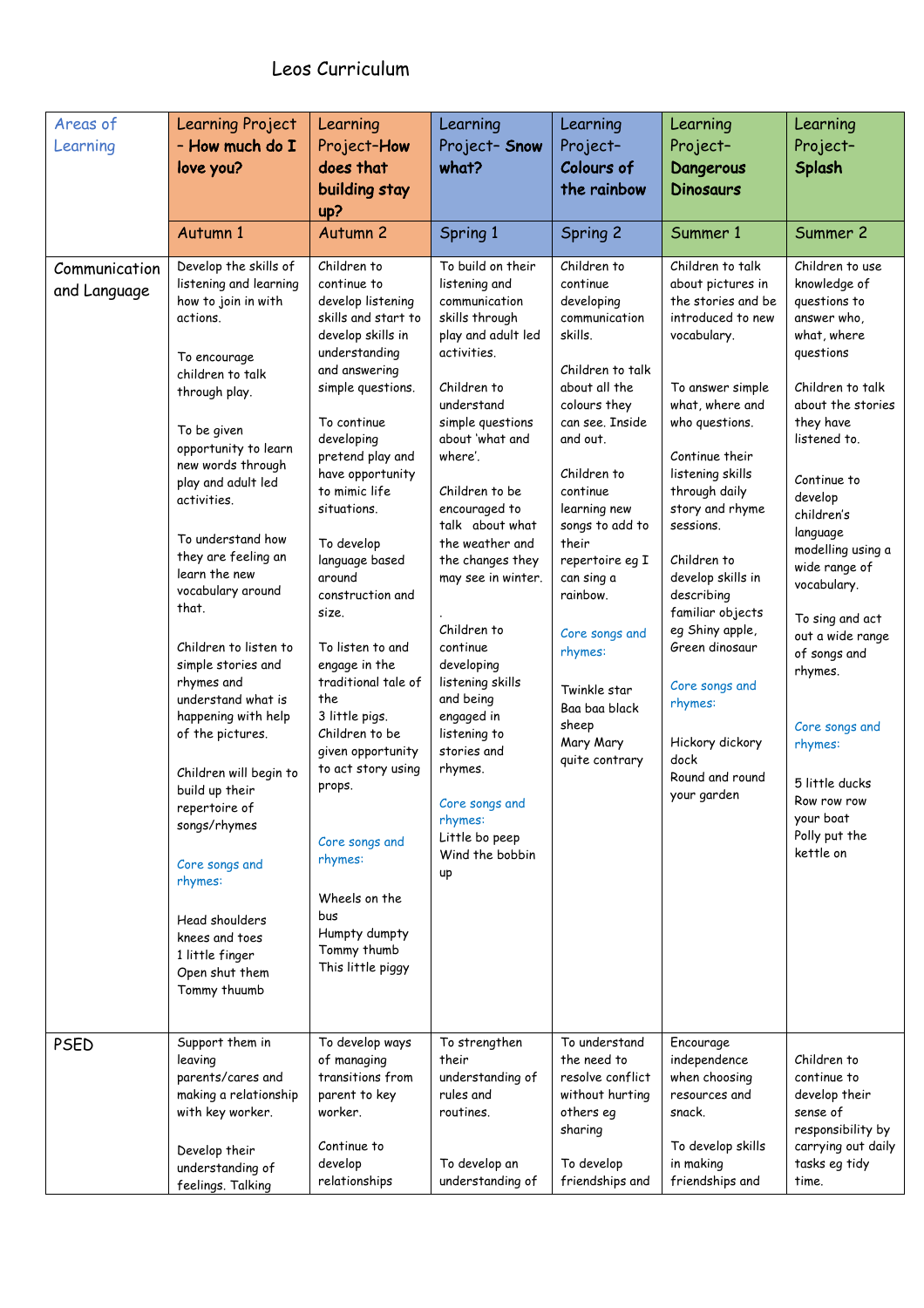|                         | about why they are<br>feeling happy, sad<br>scared and letting<br>them know this is<br>okay.<br>Help children play<br>alongside others and<br>start to model<br>sharing resources.<br>Help them build<br>friendships with<br>staff and peers.<br>Develop their<br>understanding of<br>routine using visual<br>timetable and phrase<br>now and then.<br>Develop their<br>understanding of<br>acceptable<br>behaviours using<br>visuals as a support.<br>Being me in my<br>world-<br>understanding                         | supporting peer<br>play within the<br>environment.<br>To continue<br>making<br>relationships with<br>key workers and<br>peers.<br>To develop<br>independence in<br>choosing and<br>using resources.<br>To encourage<br>children to notice<br>differences such<br>as hair colour,<br>gender, religion.<br>To understand<br>how to keep safe<br>during bonfire<br>night<br>Celebrating<br>difference<br><b>Making friends</b>                              | what is right and<br>wrong using<br>visuals.<br>To encourage<br>children to<br>express<br>preferences and<br>make their own<br>decisions.<br>To continue to<br>develop their<br>understanding on<br>feelings and<br>emotions.<br>Dreams and Goals<br>Seeking help<br>Overcoming<br>obstacles                                                                               | play with and<br>alongside<br>others.<br>To talk about<br>how they are<br>feeling.<br>To understand<br>the importance<br>of healthy<br>snack<br><b>Healthy Me</b><br>Healthy food<br>and body                                                                                                                                                                               | making others<br>feels safe.<br>Children to<br>develop their<br>sense of<br>responsibility by<br>carrying out daily<br>tasks eg tidy<br>time.<br>Relationships<br>Friendships<br>Being a good<br>friend                                                                                                                                                                                               | Encourage<br>children to talk<br>about their<br>feelings using<br>words like happy,<br>sad and angry.<br>To support<br>children playing<br>with each other<br>and resolving<br>conflict.<br>Changing me<br>Growing up<br>celebrations                                                                                                                                                     |
|-------------------------|--------------------------------------------------------------------------------------------------------------------------------------------------------------------------------------------------------------------------------------------------------------------------------------------------------------------------------------------------------------------------------------------------------------------------------------------------------------------------------------------------------------------------|----------------------------------------------------------------------------------------------------------------------------------------------------------------------------------------------------------------------------------------------------------------------------------------------------------------------------------------------------------------------------------------------------------------------------------------------------------|----------------------------------------------------------------------------------------------------------------------------------------------------------------------------------------------------------------------------------------------------------------------------------------------------------------------------------------------------------------------------|-----------------------------------------------------------------------------------------------------------------------------------------------------------------------------------------------------------------------------------------------------------------------------------------------------------------------------------------------------------------------------|-------------------------------------------------------------------------------------------------------------------------------------------------------------------------------------------------------------------------------------------------------------------------------------------------------------------------------------------------------------------------------------------------------|-------------------------------------------------------------------------------------------------------------------------------------------------------------------------------------------------------------------------------------------------------------------------------------------------------------------------------------------------------------------------------------------|
| Physical<br>Development | feelings<br>Children be given a<br>range of<br>opportunities to<br>develop gross motor<br>skills throughout the<br>session.<br>Children will take<br>part in daily fine<br>motor activities such<br>as threading and<br>mark making to<br>develop pre-writing<br>skills.<br>Children to discover<br>the importance of<br>tooth brushing and<br>take part in daily<br>sessions<br>Children will listen to<br>various pieces of<br>music and given<br>opportunity to stamp<br>and clap whilst<br>expressing<br>themselves. | Support children<br>in becoming<br>independent eg<br>taking coat off<br>and hanging bag<br>up.<br>Children given<br>daily opportunity<br>to climb, balance<br>and use a range<br>of appropriate<br>resources to<br>develop physical<br>skills and allow<br>for an aspect of<br>risk taking.<br>Children will to<br>develop<br>manipulation and<br>control through<br>daily mark making<br>opportunities.<br>To continue to<br>develop<br>independence in | The children will<br>continue to<br>develop their<br>movement,<br>balancing, riding<br>and ball skills.<br>Children learn<br>how to use a<br>knife and fork<br>during snack<br>time.<br>Children to<br>explore different<br>materials such as<br>finger paints,<br>brushes and<br>shells.<br>Daily tooth<br>brushing sessions<br>and discussions<br>about oral<br>hygiene. | To continue to<br>develop their<br>movement,<br>balancing,<br>riding and ball<br>skills.<br>To continue to<br>develop<br>independent<br>eating and<br>encouraging<br>good eating<br>habits and<br>behaviours.<br>Children to<br>take part in<br>daily mark<br>making as well<br>as group<br>squiggle<br>sessions.<br>Daily tooth<br>brushing<br>sessions and<br>discussions | To revise<br>movement skills<br>such as walking,<br>running, jumping<br>and climbing.<br>To develop their<br>small motor skills<br>so that they can<br>use a range of<br>tools.<br>Children<br>encouraged to<br>independently<br>meet their own<br>care needs by<br>putting on and<br>taking off their<br>own coats.<br>Daily tooth<br>brushing sessions<br>and discussions<br>about oral<br>hygiene. | Children to<br>further develop<br>their pencil<br>control through a<br>range of<br>activities.<br>Children to<br>continue to<br>explore<br>different<br>materials such as<br>dough, pasta,<br>paint, flour and<br>sand.<br>Children to<br>develop fine<br>motor control<br>through using<br>smaller blocks to<br>stack or<br>threading<br>activities.<br>Daily tooth<br>brushing sessions |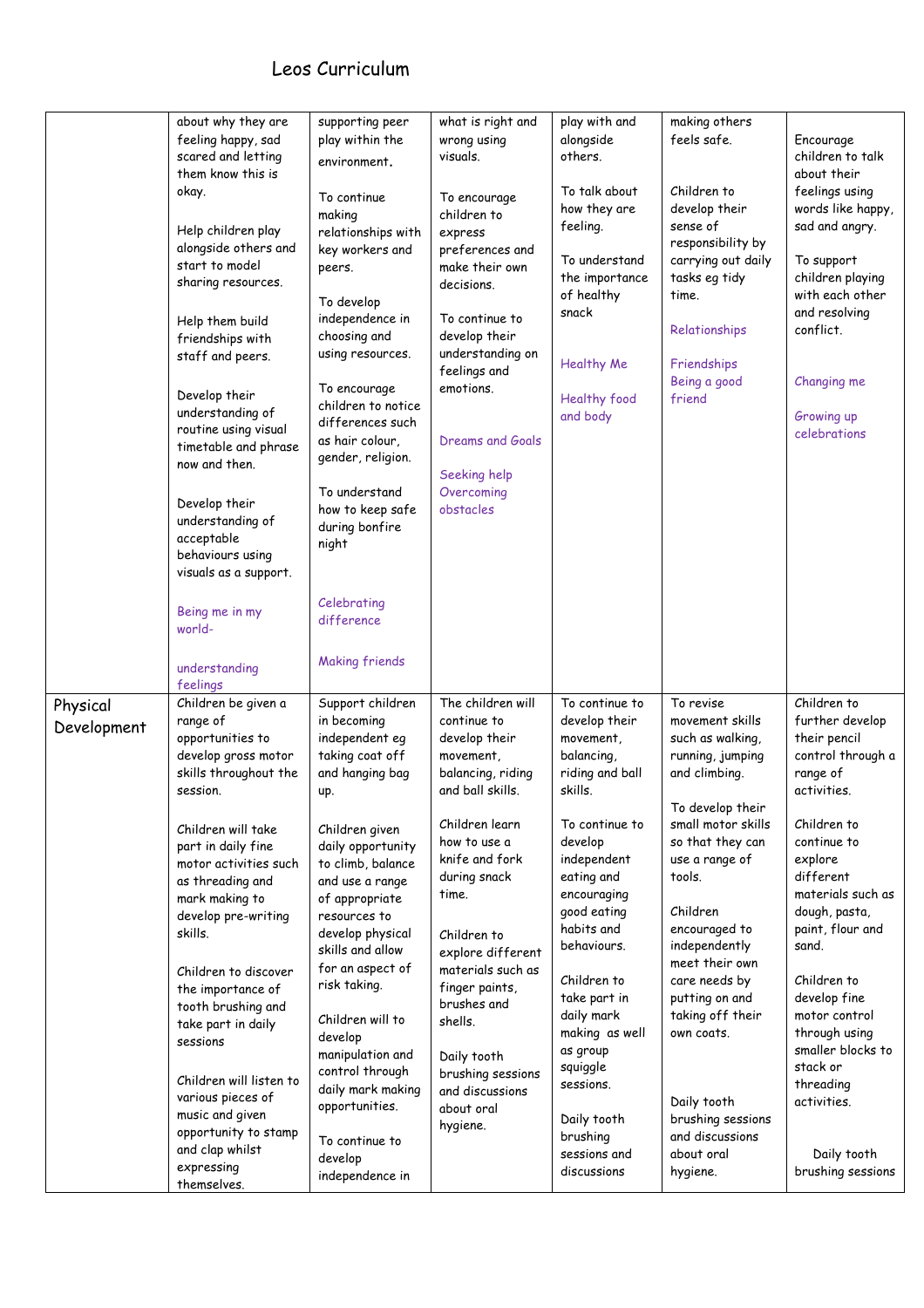|          |                                                                                                                                                                                                                                                                                                                                                                                                                                                                                                                         | meeting their own<br>care needs by<br>independently<br>washing and<br>drying hands.<br>Daily tooth<br>brushing sessions<br>and discussions<br>about oral<br>hygiene.                                                                                                                                                                                                                                                                                                                                                                                                                                                                                                                                 |                                                                                                                                                                                                                                                                                                                                                                                                                                                                                                                                                                                                                                                                             | about oral<br>hygiene.                                                                                                                                                                                                                                                                                                                                                                                                                                                                                                                                                                                                                                           |                                                                                                                                                                                                                                                                                                                                                                                                                                                                                                                                                                                                                                        | and discussions<br>about oral<br>hygiene.<br>Children will be<br>encouraged to<br>use the toilet                                                                                                                                                                                                                                                                                                                                                                                                                                                                                                                           |
|----------|-------------------------------------------------------------------------------------------------------------------------------------------------------------------------------------------------------------------------------------------------------------------------------------------------------------------------------------------------------------------------------------------------------------------------------------------------------------------------------------------------------------------------|------------------------------------------------------------------------------------------------------------------------------------------------------------------------------------------------------------------------------------------------------------------------------------------------------------------------------------------------------------------------------------------------------------------------------------------------------------------------------------------------------------------------------------------------------------------------------------------------------------------------------------------------------------------------------------------------------|-----------------------------------------------------------------------------------------------------------------------------------------------------------------------------------------------------------------------------------------------------------------------------------------------------------------------------------------------------------------------------------------------------------------------------------------------------------------------------------------------------------------------------------------------------------------------------------------------------------------------------------------------------------------------------|------------------------------------------------------------------------------------------------------------------------------------------------------------------------------------------------------------------------------------------------------------------------------------------------------------------------------------------------------------------------------------------------------------------------------------------------------------------------------------------------------------------------------------------------------------------------------------------------------------------------------------------------------------------|----------------------------------------------------------------------------------------------------------------------------------------------------------------------------------------------------------------------------------------------------------------------------------------------------------------------------------------------------------------------------------------------------------------------------------------------------------------------------------------------------------------------------------------------------------------------------------------------------------------------------------------|----------------------------------------------------------------------------------------------------------------------------------------------------------------------------------------------------------------------------------------------------------------------------------------------------------------------------------------------------------------------------------------------------------------------------------------------------------------------------------------------------------------------------------------------------------------------------------------------------------------------------|
| Literacy | <b>Key Texts</b><br>Goldilocks<br>Love makes a family<br>What I like about me<br>Where's Spot?<br>So Much<br>Marvellous me<br>Key knowledge<br>Children to enjoy<br>listening to stories<br>read to them.<br>Children to enjoy<br>listening to and<br>joining in with songs<br>and rhymes<br>To engage in phase 1<br>phonics. Children to<br>listen to and talk<br>about environmental<br>sounds.<br>To be part of an<br>open session where<br>the children can<br>share their nursery<br>with the people they<br>love. | <b>Key Texts</b><br>Three little pigs<br>Dear Zoo<br>Little rabbit foo<br>foo<br>The Christmas<br>story<br><b>Key knowledge</b><br>Children to be<br>encouraged to<br>share books with<br>adults.<br>Children to use<br>props and<br>instruments to<br>sing and act out<br>favourite rhymes<br>and songs.<br>They begin to<br>notice some print<br>in the<br>environment eg<br>their name card<br>or numbers<br>To develop their<br>confidence in<br>mark making in all<br>areas of the<br>environment and<br>enjoy drawing<br>freely. To make<br>circles using<br>pens, brushes and<br>ribbons.<br>To continue Phase<br>1 phonics and<br>work on<br>distinguishing<br>sounds in the<br>environment. | <b>Key Texts</b><br>That's not my<br>snowman<br>Owl babies<br>Babies in the<br>snow<br>Winter<br>wonderland<br>Don't tickle the<br>polar bear<br>Key knowledge<br>Children will<br>enjoy fiction and<br>non fiction texts<br>based around the<br>theme.<br>To engage in a<br>conversation<br>asking questions<br>about what they<br>have heard or<br>seen, using new<br>vocabulary.<br>To develop phase<br>1 phonics focusing<br>on body<br>percussion and<br>instrumental<br>sounds.<br>To make marks on<br>their work to<br>represent their<br>name.<br>Children to be<br>able to pick two<br>familiar objects<br>from a set that<br>are the same eg<br>pick two penguins | <b>Key Texts</b><br>Brown Bear,<br>Brown Bear,<br>What do you<br>see?<br>Pete the cat - I<br>love my white<br>shoes<br>See touch and<br>feel colours<br>The hungry<br>caterpillar<br>Key knowledge<br>Children to be<br>engaged in<br>conversations<br>about stories<br>and the<br>pictures they<br>see.<br>Children to<br>discuss the<br>colours that are<br>in the story<br>brown bear and<br>match to<br>colours in their<br>classroom.<br>Children to use<br>pens, brushes<br>and ribbons to<br>make up and<br>down<br>movements as<br>well as circles.<br>To develop<br>phase 1 phonics<br>focusing on<br>body percussion<br>and<br>instrumental<br>sounds. | <b>Key Texts</b><br>Dinosaur roar<br>That's not my<br>dinosaur<br>Dinosaur love<br>underpants<br>The dinosaur who<br>lost his roar.<br>Key knowledge<br>Children to<br>continue to enjoy<br>listening to<br>stories repeating<br>words and<br>phrases.<br>Children to<br>develop play<br>around stories<br>hear eg using the<br>dinosaurs to act<br>out dinosaur roar.<br>Children<br>encouraged to<br>write their own<br>name on pieces of<br>work.<br>Children to use<br>pens, brushes and<br>ribbons to make<br>large and small<br>shapes such as<br>circles, arches<br>and lines.<br>To continue to<br>develop phonic<br>skills in | <b>Key Texts</b><br>Splish splash<br>ducky<br>Pig in the pond<br>Who's under the<br>sea<br>Hide and seek<br>under the sea<br>Key knowledge<br>Children to enjoy<br>sharing books<br>with adults and<br>peers.<br>Children to use<br>props to act out<br>the story of pig<br>in the pond.<br>To look at non<br>fiction books to<br>find out about<br>what can be seen<br>in the sea.<br>Children learn<br>new vocabulary.<br>Children to use<br>small world<br>creatures in<br>their water play.<br>To further<br>develop phonic<br>skills in<br>environmental<br>sounds,<br>instrumental<br>sounds and body<br>percussion. |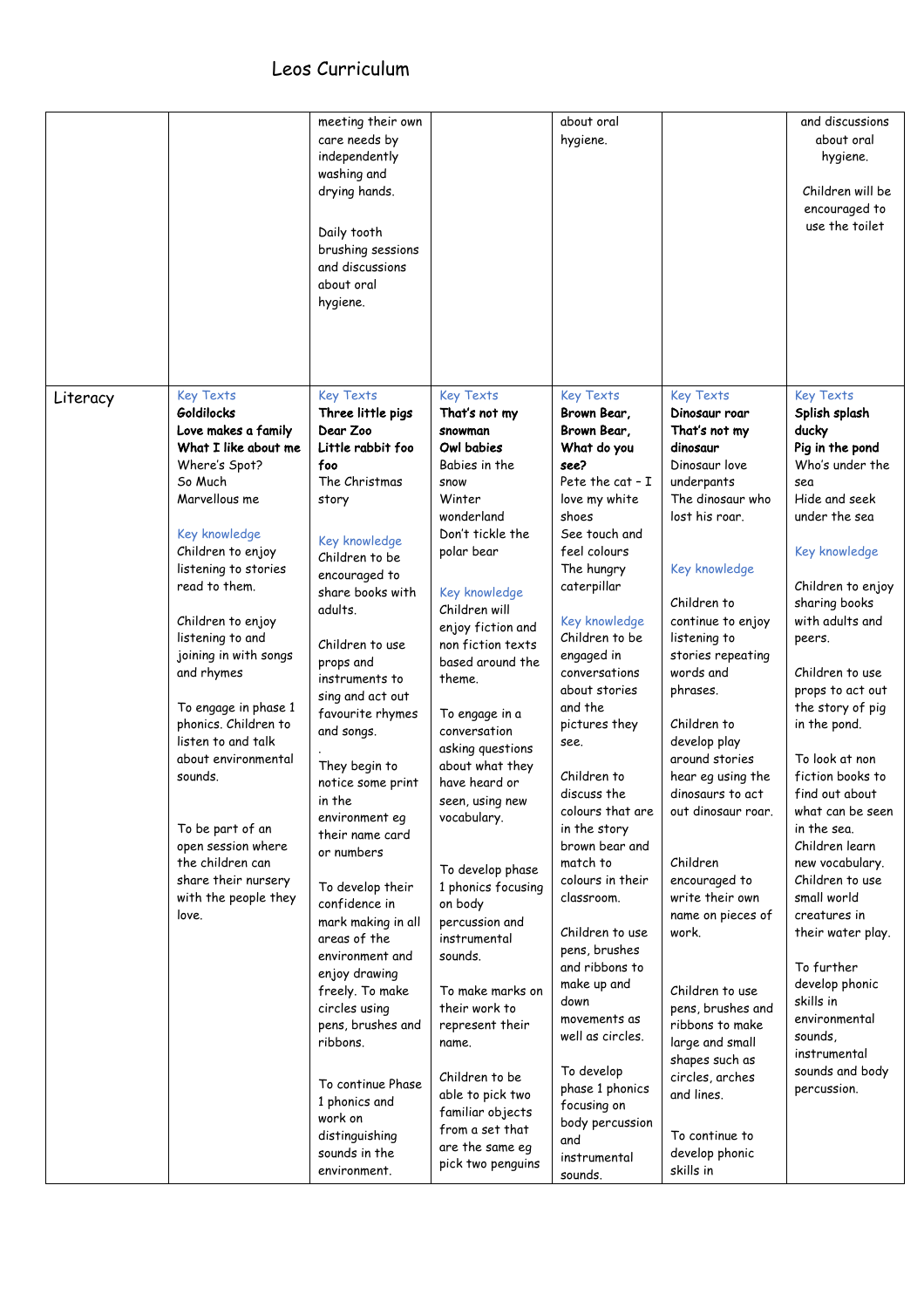|                                                                                      |                                                                                                                                                                                                                                                                                                                                                                                                                                                                                                                      | To support<br>children in<br>recognising the<br>differences<br>between the<br>sounds<br>instruments can<br>make                                                                                                                                                                                                                                                                                    | from a set of<br>arctic animals.                                                                                                                                                                                                                                                                                                                                                                                                                                                          | To be able to<br>recognise<br>objects that<br>are the same<br>eg choosing two<br>red cars from a<br>group of many.                                                                                                                                                                 | environmental<br>sounds.<br>instrumental<br>sounds and body<br>percussion<br>Children to<br>develop skills in<br>identifying<br>familiar objects                                                                                                                           |                                                                                                                                                                                                                                                                                                                                                                                                                                           |
|--------------------------------------------------------------------------------------|----------------------------------------------------------------------------------------------------------------------------------------------------------------------------------------------------------------------------------------------------------------------------------------------------------------------------------------------------------------------------------------------------------------------------------------------------------------------------------------------------------------------|----------------------------------------------------------------------------------------------------------------------------------------------------------------------------------------------------------------------------------------------------------------------------------------------------------------------------------------------------------------------------------------------------|-------------------------------------------------------------------------------------------------------------------------------------------------------------------------------------------------------------------------------------------------------------------------------------------------------------------------------------------------------------------------------------------------------------------------------------------------------------------------------------------|------------------------------------------------------------------------------------------------------------------------------------------------------------------------------------------------------------------------------------------------------------------------------------|----------------------------------------------------------------------------------------------------------------------------------------------------------------------------------------------------------------------------------------------------------------------------|-------------------------------------------------------------------------------------------------------------------------------------------------------------------------------------------------------------------------------------------------------------------------------------------------------------------------------------------------------------------------------------------------------------------------------------------|
| Maths                                                                                | Key knowledge<br>Children to enjoy<br>stacking blocks and<br>completing inset<br>puzzles.<br>Children encouraged<br>to join in counting<br>how many children<br>are in the setting,<br>how many piece of<br>toast, how many cups<br>on the table.                                                                                                                                                                                                                                                                    | Key knowledge<br>Children to<br>continue to build<br>with a range of<br>objects. Children<br>encouraged to<br>count the number<br>of blocks being<br>used.<br>Children to take<br>part in daily<br>counting songs<br>and rhymes.<br>Children to<br>independently<br>complete an inset<br>puzzle.                                                                                                   | Key knowledge<br>Children to take<br>part in finger and<br>number rhymes.<br>To introduce the<br>language lots,<br>more and the<br>same through<br>every day<br>activities such as<br>snack time.                                                                                                                                                                                                                                                                                         | Key knowledge<br>Children to<br>build a<br>repertoire of<br>number songs<br>and rhymes<br>using props to<br>act them out.<br>Children to<br>further develop<br>their language<br>of lots, more<br>and the same                                                                     | Key knowledge<br>Children to look<br>at patterns in<br>the environment<br>and on every<br>day objects eg<br>socks.<br>Talk about the<br>size of dinosaurs<br>using language<br>big, small, bigger,<br>smaller, tall,<br>heavy, light<br>Children to recite<br>numerals 1-3 | Key knowledge<br>Children to<br>arrange things<br>into patterns and<br>talk about what<br>they notice<br>egred, blue or<br>spots and stars.<br>Children to<br>recite numbers 1<br>to 3 and start to<br>recognise<br>numerals around<br>the environment.                                                                                                                                                                                   |
| Understanding of<br>the world<br>Science<br><b>History</b><br>Geography<br><b>RE</b> | Key knowledge<br>To develop their<br>understanding of<br>family Show the<br>children pictures of<br>babies, or<br>themselves as a<br>baby.<br>Children to have<br>mirrors and look at<br>what they can see.<br>Children to talk<br>about similarities and<br>differences between<br>them and their<br>friends. Children to<br>look at body parts<br>and start to point to<br>them.<br>To explore the<br>environment inside<br>and outside<br>Children to learn<br>about Harvest and<br>what happens at this<br>time. | Key knowledge<br>To explore<br>natural materials<br>with different<br>properties whilst<br>building the<br>three pigs<br>houses.<br>Children to<br>explore different<br>textures with<br>fingers, feet and<br>whole body such<br>as wet and dry<br>sand, water, paint<br>and dough.<br>To look at<br>different<br>buildings eg home<br>and school.<br>To understand<br>the meaning of<br>Christmas | Key knowledge<br>Children to be<br>introduced to the<br>idea of different<br>countries .and<br>that we are a<br>very small part of<br>the world.<br>Point out the<br>different places<br>people were born.<br>Children to<br>explore and<br>respond to<br>different natural<br>phenomena eg<br>snow melting,<br>water freezing.<br>Children to look<br>at owls and how<br>they live in cold<br>conditions-link to<br>owl babies.<br>Children find out<br>about the Bible<br>and hear some | Key knowledge<br>To gain an<br>understanding<br>of growth<br>through<br>planting seeds.<br>Children to<br>explore the<br>outside<br>environment<br>looking fo<br>different<br>coloured<br>minibeasts and<br>flowers.<br>To listen to a<br>simple version<br>of the Easter<br>story | Key knowledge<br>Children to be<br>explorers and use<br>all their senses on<br>an archaeological<br>dig. They will<br>explore their<br>findings and talk<br>about what they<br>see.<br>Children find out<br>about Christian<br>baptism.                                    | Key knowledge<br>To talk about<br>different<br>materials. What<br>keeps us dry?<br>Looking at types<br>of coats and<br>umbrellas.<br>To show them<br>the ocean on a<br>globe and look at<br>the animals that<br>live there.<br>To further<br>develop their<br>understanding of<br>what makes them<br>unique and<br>discuss the<br>differences<br>between them.<br>To explore rain<br>through standing<br>in the rain, using<br>umbrellas, |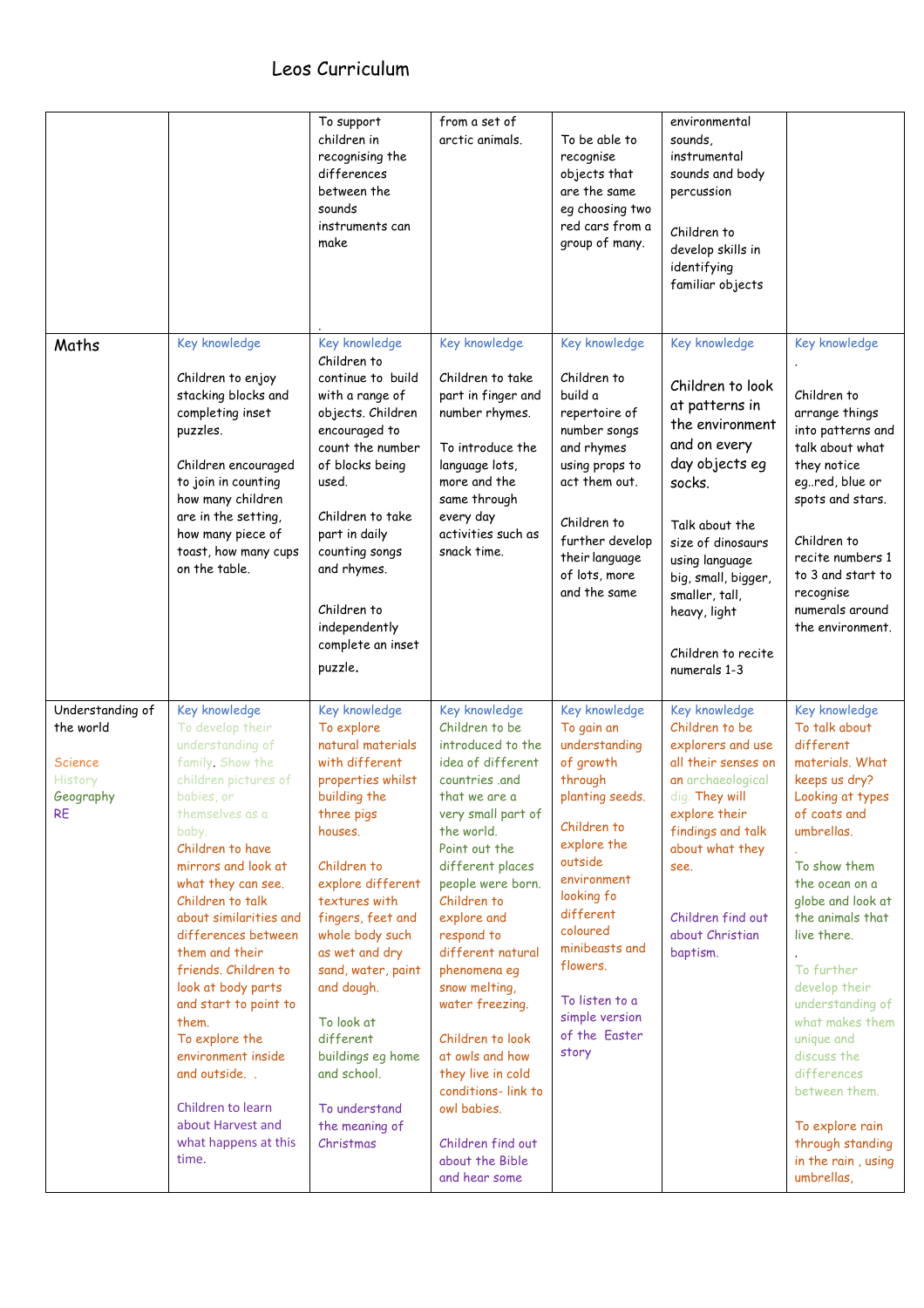|                                                                                   | Children will take<br>part in a rang of<br>activities linked to<br>the festival of Diwali.                                                                                                                                                                                                                                                                                                                                                                                                                                                                                                    |                                                                                                                                                                                                                                                                                                                                                                                                                                                                                                                                                                                                                                                                                                                                                                            | stories about<br>Jesus.                                                                                                                                                                                                                                                                                                                                                                                                                                                                                                                                                                                                      |                                                                                                                                                                                                                                                                                                                                                                                                                                                                                                                  |                                                                                                                                                                                                                                                                                                                                                                                                                                                                                                                                                                       | splashing in<br>puddles, pouring<br>water, singing<br>incey wincey<br>spider.<br>Children find out<br>about Raksha<br>Bandhan.                                                                                                                                                                                                                                                                                                                                                                                                                            |
|-----------------------------------------------------------------------------------|-----------------------------------------------------------------------------------------------------------------------------------------------------------------------------------------------------------------------------------------------------------------------------------------------------------------------------------------------------------------------------------------------------------------------------------------------------------------------------------------------------------------------------------------------------------------------------------------------|----------------------------------------------------------------------------------------------------------------------------------------------------------------------------------------------------------------------------------------------------------------------------------------------------------------------------------------------------------------------------------------------------------------------------------------------------------------------------------------------------------------------------------------------------------------------------------------------------------------------------------------------------------------------------------------------------------------------------------------------------------------------------|------------------------------------------------------------------------------------------------------------------------------------------------------------------------------------------------------------------------------------------------------------------------------------------------------------------------------------------------------------------------------------------------------------------------------------------------------------------------------------------------------------------------------------------------------------------------------------------------------------------------------|------------------------------------------------------------------------------------------------------------------------------------------------------------------------------------------------------------------------------------------------------------------------------------------------------------------------------------------------------------------------------------------------------------------------------------------------------------------------------------------------------------------|-----------------------------------------------------------------------------------------------------------------------------------------------------------------------------------------------------------------------------------------------------------------------------------------------------------------------------------------------------------------------------------------------------------------------------------------------------------------------------------------------------------------------------------------------------------------------|-----------------------------------------------------------------------------------------------------------------------------------------------------------------------------------------------------------------------------------------------------------------------------------------------------------------------------------------------------------------------------------------------------------------------------------------------------------------------------------------------------------------------------------------------------------|
| Expressive<br>Arts and<br>Design<br><b>Music</b><br>Art<br><b>DT</b><br>Computing | Key knowledge<br>Learn to sing head,<br>shoulders, knees and<br>toes. Also if you're<br>happy and you know<br>it. Join in with<br>dance-Debby Doo<br>using large<br>movements.<br>Free access to<br>instruments singing<br>nursery rhymes and<br>songs.<br>Sing harvest songs<br>Children to have<br>free access to paint<br>allowing them to<br>explore paint using<br>dingers and other<br>body parts as well as<br>brushes and tools.<br>Children to have<br>access to blocks to<br>freely explore<br>building and creating<br>structures.<br>Children explore<br>cause and affect<br>toys | Key knowledge<br>Sing and perform<br>Christmas songs<br>Children take<br>part in action<br>songs<br>Children play<br>instruments<br>whilst singing and<br>acting out<br>nursery rhymes.<br>Children to<br>explore different<br>materials whilst<br>making Christmas<br>decorations and<br>cards.<br>To develop using<br>a mixture of<br>materials to build<br>their models of<br>the different<br>buildings they<br>have been looking<br>from the three<br>little pigs' story.<br>Children to watch<br>a video from<br><b>Balamory. Looking</b><br>at the different<br>coloured homes.<br>Children to use<br>various<br>construction<br>materials to make<br>their own home.<br>Parents to be<br>invited in to<br>support.<br>Children explore<br>cause and affect<br>toys | Key knowledge<br>Children to Listen<br>to the snowman<br>and respond to<br>the music in any<br>way.<br>Children to<br>explore a range<br>of sound makers<br>and instruments<br>and join in to the<br>music.<br>Children to use<br>materials from<br>the environment<br>such as twigs,<br>cones, grace etc<br>to create<br>transient art (<br>snowman)<br>Children to be<br>given opportunity<br>to draw life<br>objects with a<br>focus on adding<br>details eg<br>snowmen,<br>Antarctic animals<br>Children to make<br>homes/zoo for<br>animals from the<br>story dear zoo.<br>Children explore<br>cause and affect<br>toys | Key knowledge<br>Children to<br>move and dance<br>to music-<br>Debby Doo<br>Children to<br>explore a range<br>of sound<br>makers and<br>instruments and<br>join in to the<br>music.<br>Children to<br>experiment<br>with colour<br>mixing<br>Look at Jackson<br>Pollock and<br>discuss how he<br>made his<br>painting.<br>Children to re<br>create on a<br>large scale in<br>the outside<br>area.<br>Children to<br>photograph the<br>seeds and their<br>growth.<br>Children<br>explore cause<br>and affect toys | Key knowledge<br>Children to move<br>and dance to<br>music- Debby Doo<br>and the learning<br>station<br>Children to<br>explore a range of<br>sound makers and<br>instruments and<br>join in to the<br>music<br>Children to<br>explore prints eg<br>dinosaurs, fingers<br>etc<br>Children to make<br>a large scale<br>dinosaur using<br>different<br>materials.<br>Children to make<br>dinosaurs out of<br>junk boxes.<br>Children to use<br>the ipad to take<br>photos of the<br>animals in<br>different<br>locations<br>Children explore<br>cause and affect<br>toys | Key knowledge<br>Children to move<br>and dance to<br>music-Debby<br>Doo and the<br>learning station<br>Children to<br>explore a range<br>of sound makers<br>and instruments<br>and join in to the<br>music<br>Children to listen<br>to Handle water<br>ballet and move<br>around to the<br>music.<br>Children to use<br>paint, crayons<br>and other media<br>to create an<br>underwater<br>display of all the<br>different animals<br>they might find-<br>link to book hide<br>and seek under<br>the sea.<br>Children explore<br>cause and affect<br>toys |